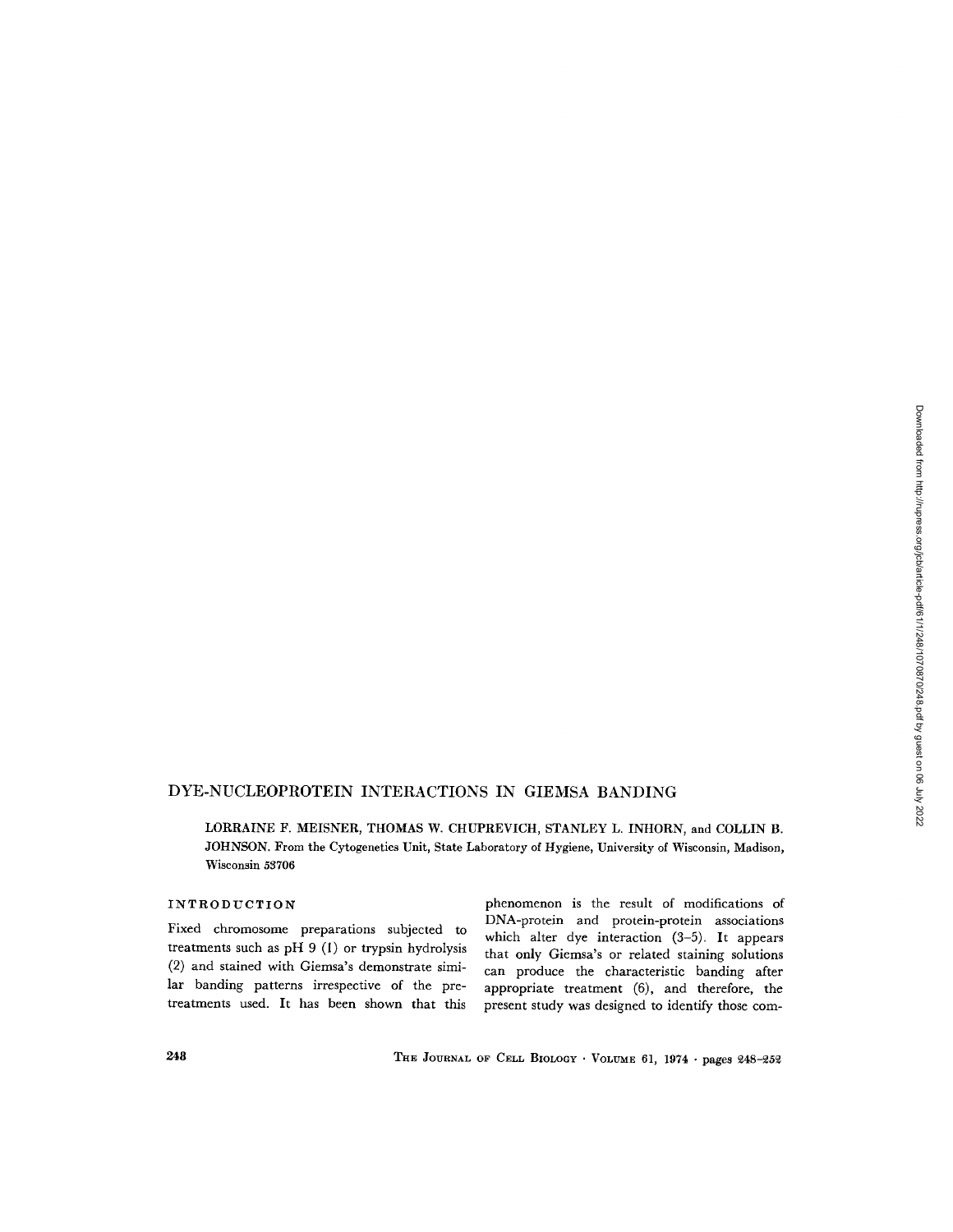ponents of Giemsa stain which are essential for banding.

### MATERIALS AND METHODS

Human leukocyte cultures were grown for 72 h, using the method of Moorhead et al. (7) with modifications. After 5  $min$  in 0.75 M KCl for the hypotonic pretreatment, the cells were fixed in methanolacetic acid (3:1) and spread on cold wet slides (7). The slides were then subjected to the following banding treatments: (a)  $5-15$  min in a 0.2 M solution of cesium chloride in a 65°C water bath (8), (b) 10-30 min in a pH 9.2 solution (isotonic KCl or phosphate buffer) at room temperature, and  $(c)$ 45-65 s in a 0.025% trypsin solution at room temperature. After the first two of these banding techniques, the slides were immediately immersed in various stains without rinsing; trypsin-treated slides were first rinsed in Hanks' basic buffer solution before staining.

The different stains used include Giemsa (a  $10\%$ solution of no. 620, Harleco, Philadelphia, Pa.) and Leishmann stain, as well as the thiazine chlorides (azure A, B, C, toluidine, and methylene blue), thlazine-eosinates (azure A-, azure B-, and azure C-eosinates), hematoxylin, cresyl violet, eosin Y, and quinacrine (Gurr's Atebrin-HCl). Azure A, toluidine, and methylene blue, cresyl violet, and eosin Y were obtained from Allied Chemical Corp., National Aniline Division, Morristown, N. J., and other stains were obtained from Schmid and Company of Stuttgart, Germany, through the Roboz Surgical Instrument Co. Inc., Washington, D. C.

The slides were stained separately, sequentially, and in combinations of the above stains at concentrations of 1 or  $2\%$  in double-distilled water (with the exceptions noted) for  $1-10$  min, with optimal staining for the thiazines usually obtained at 3-5 min. The pH of the staining solution (except for eosin) was approximately 6.5-7.2. Due to the insolubility of the thiazine-eosinates, the azureeosinate solution was prepared by dissolving 0.5 g of azure B-eosinate in 4 ml methanol and 1 ml glycerine, with the filtrate added to 50 cc of distilled water (with the final concentration approximately  $0.5\%$  as determined by dessication dye recovery studies).

Controls consisted of untreated slides stained with all of the above stains, as well as CsC1- and pH 9.2 treated slides which were destained by immersion in 70% alcohol and were then subjected to different treatments and/or stains. Metaphase spreads were examined visually at X 1,000 and scored as to the presence and quality of banding; photographs were taken on a Zeiss photomicroscope (Carl Zeiss, Inc., New York, N. Y.) and enlarged to  $\times$  3,000 for analysis.

In an effort to explore the role of the fixative in

Giemsa (G) banding, the following agents were used in place of acetic acid-methanol:  $4\%$  formaldehyde, absolute ethanol, absolute methanol, 50% acetic acid (with  $H_2O$ ), as well as solutions of 1 part saturated tartaric, oxalic, or citric acid to 1 part water.

#### RESULTS

On the basis of the various fixatives used, it was found that acetic acid-methanol fixation was necessary for banding with the techniques employed. None of the other fixatives yielded chromosomes of adequate morphology to demonstrate banding, as spreading tended to be very poor. Therefore, all of the banding experiments were performed using acetic acid~methanol fixation.

After treating slides with cesium chloride or pH 9.2 as described, it was found that a brief staining exposure (1-2 min) with azure A, B, or C produced faint bands, while longer staining produced no banding (see Table I). Good bands were seen only with staining solutions prepared from azure-eosinate powder or with Giemsa and Leishmann stains, both of which contain thiazineeosinate. Such banding occurred in adequately stained as well as in understained slides, unlike the situation with azure. None of the other single stains produced banding, although a mixture of methylene blue and eosin Y, as well as a mixture of azure B and eosin Y, both produced poor banding (Table I). No attempt was made to determine the exact proportions of thiazine and eosin which produced optional banding.

Persistence or stability of bands also seems to be dependent on the use of a stain containing thiazine-eosinate (see Table II). When banded chromosomes stained with azure-eosinate were counterstained with azure or destained and restained with azure, the original bands were still visible. However, the faint bands originally seen with azure staining did not persist afterdestaining and restaining, even when azureeosinate was used as the second stain.

Similarly, slides treated with CsC1 or pH 9 which were first stained with quinacrine and then counterstained with azure-eosinate did not show bands, even if the quinacrine was removed by destaining before azure-eosinate treatment. Slides which had been treated with trypsin showed bands with either azure or azure-eosinate.

# DISCUSSION

Although control slides stained with azure for 1-2 s showed uniform dye uptake, azure staining of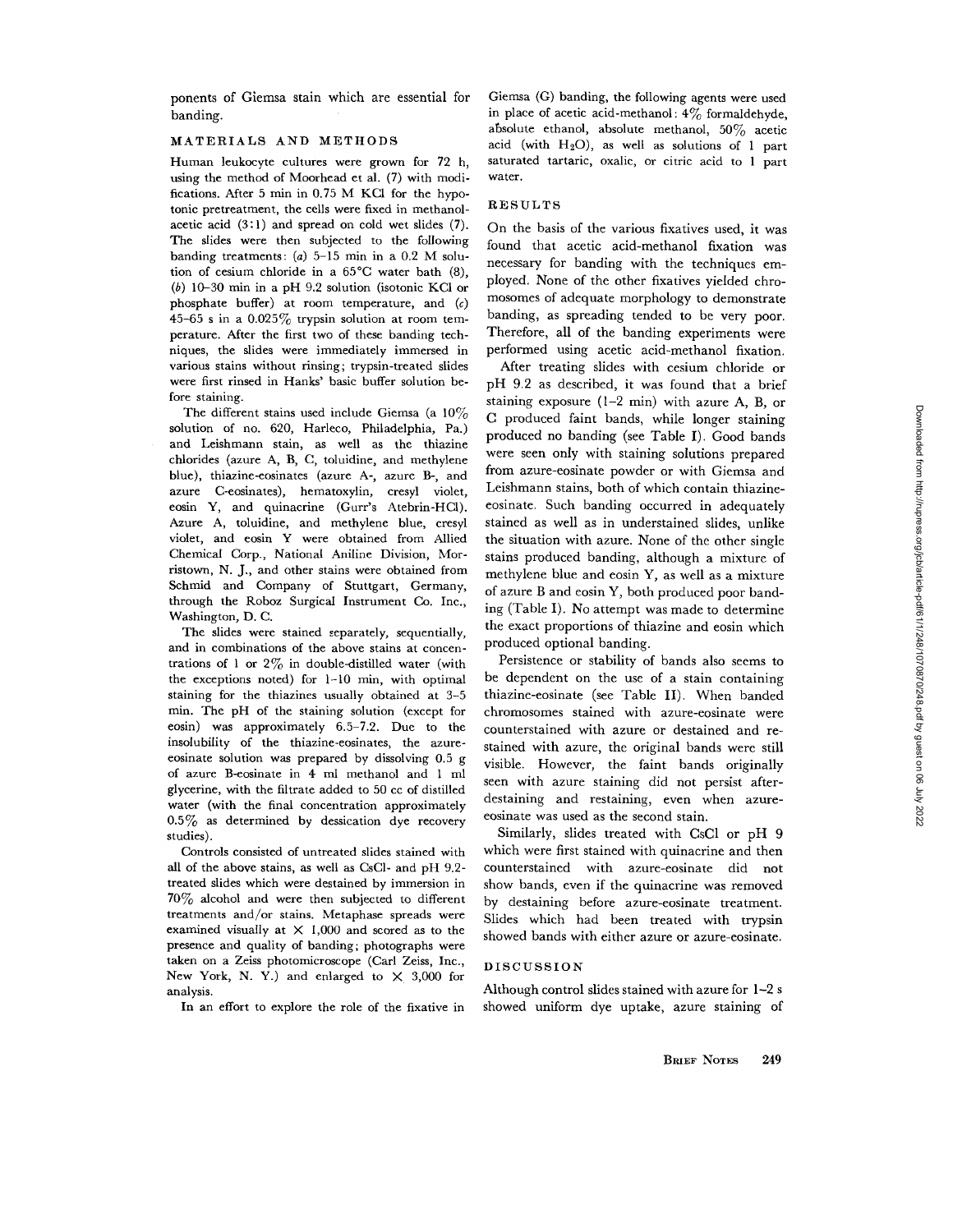| Stain*                                  | Counterstain*               | Result                      |  |
|-----------------------------------------|-----------------------------|-----------------------------|--|
| Azure A, B, or C $(1-2 \text{ min})$    |                             | Faint bands                 |  |
| Azure A, B, or $C$ (5-10 min)           |                             | No bands (uniform staining) |  |
| Azure A-, B-, or C-eosinates: (1-5 min) |                             | Good bands                  |  |
| Giemsa $\frac{1}{2}$ (1-3 min)          |                             | Good bands                  |  |
| Leishman $(1-3$ min)                    |                             | Good bands                  |  |
| Toluidine blue (3-5 min)                |                             | Uniform staining (pale)     |  |
| Methylene blue (3-5 min)                |                             | Uniform staining (pale)     |  |
| Hematoxylin (3–5 min)                   |                             | Uniform staining (pale)     |  |
| Eosin Y $(3-5 \text{ min})$             |                             | Uniform staining (faint)    |  |
| Cresyl violet (3-5 min)                 |                             | Uniform staining (pale)     |  |
| Methylene blue (5 min)                  | Eosin $Y(5 \text{ min})$    | Uniform staining (pale)     |  |
| Eosin Y $(5 \text{ min})$               | Methylene blue (5 min)      | Uniform staining (pale)     |  |
| Azure $B(2-5$ min)                      | Eosin Y $(2-5 \text{ min})$ | Uniform staining (pale)     |  |
| Eosin Y $(2-5 \text{ min})$             | Azure B $(2-5$ min)         | Uniform staining (pale)     |  |
| Mixture of methylene blue $+$ eosin Y   |                             | Poor banding                |  |
| Mixture of azure $B + \cosh Y$          |                             | Poor banding                |  |

**TABLE I**  *Staining Reactions with Slides Treated with CsCl or pH 9.2* 

\* All stains  $1-2\%$  in distilled water, except as noted.

**0.5%** 

§ 10% solution of Harleco Giemsa no. 620.

| TABLE II                                          |  |  |  |  |  |  |
|---------------------------------------------------|--|--|--|--|--|--|
| Persistence of G Bands Produced by CsCl or pH 9.2 |  |  |  |  |  |  |

| Original stain<br>Azure B $(1-2 \text{ min})$ | Second stain |            | Result          |
|-----------------------------------------------|--------------|------------|-----------------|
|                                               | Destain      | Azure B    | No bands        |
| Azure B $(1-2 \text{ min})$                   | Destain      | $A-E$      | No bands        |
| Azure B $(1-2 \text{ min})$                   | Counterstain | $A - E$    | No bands        |
| $A-E^*$                                       | Destain      | Azure B    | Pale bands      |
| $A-E$                                         | Destain      | A-E        | Good bands      |
| $A-E$                                         | Counterstain | Azure B    | Good bands      |
| $A - E$                                       | Destain      | Ouinacrine | Sharper Q bands |
| Ouinacrine                                    | Destain      | $A - E$    | No bands        |
| Quinacrine                                    | Counterstain | $A-E$      | No bands        |

\* Azure B-eosinate

cesium-treated slides for up to 2 min produced faint bands, while longer staining did not. These findings can be explained on the basis that the lack of stain uptake is related to the presence of cesium, so that after 2 min cesium is washed out, and those regions previously prevented from staining can now take up the dye, and banding is no longer observed. This mechanism is consistent with recent studies with electron beam microanalysis using the scanning electron microscope which demonstrated the presence of cesium in interband areas, while no cesium was detected in banded regions (9).

In contrast to azure, staining with azureeosinate, Giemsa's, or Leishmann's produced relatively persistent bands, as noted by the observations that bands remained after destaining and restaining with azure. This finding, and the fact that it was not possible to counterstain interbands with azure after staining with azure-eosinate, suggests that either: (a) thiazine-eosinate staining involves a nonequilibrium reaction in which there has been a dye nucleoprotein (DNA + protein) interaction resulting in a relatively stable conformational change, or  $(b)$  that material has been extracted and/or masked in "interband" areas. Recent studies suggest that protein extraction is insignificant in G banding (5), and this may explain the finding that azure can give bands or uniformly stained chromosomes de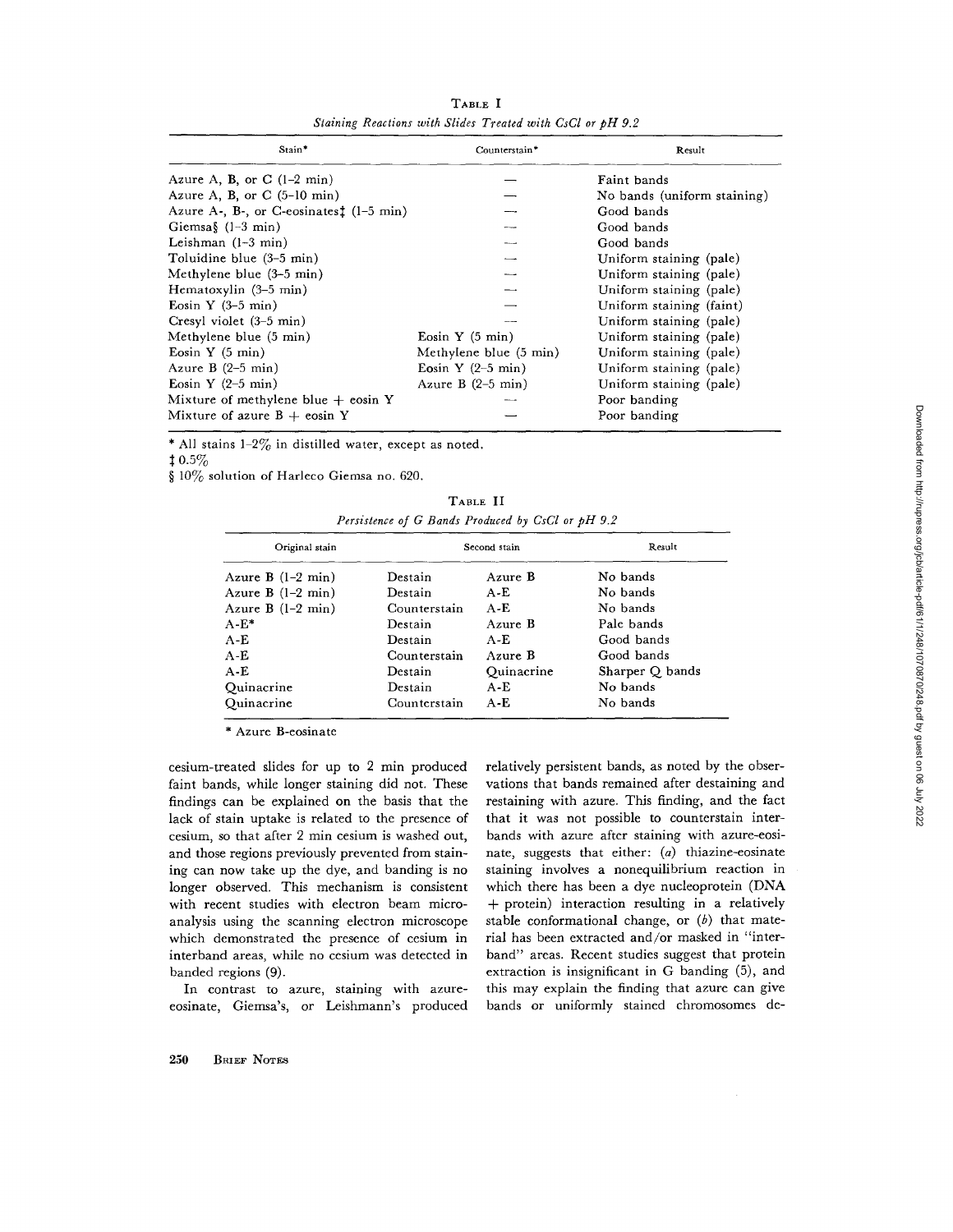pending on staining time after CsC1 or pH 9.2 treatment. Therefore, it seems that a conformational change which is maintained or produced by the thiazine-eosinate complex affects dye affinity in adjacent chromosome regions (interbands). This conformational change is not necessarily related to protein extraction, but rather may reflect condensation changes in chromatin induced by the various pretreatments  $(10, 11)$ . That condensation can be reversibly or irreversibly altered by different salt solutions and pH is readily observed using phase microscopy with unfixed chromosomes (12). The probability that conformational changes occur in G banding is further supported by the fact that the bands induced in chromosomes in the  $G_2$  banding techniques are visible under phase microscopy before staining (13). Furthermore, it has been demonstrated that destained, trypsin-banded chromosomes maintain bands visible with phase microscopy (10), and such bands can also be visualized by Feulgen staining (13). Also, obvious condensation differences between bands and interbands have been reported using Nomarski phase and the scanning electron microscope (6, 14), as well as the transmission electron microscope (15).

Since no banding was observed when CsC1 or pH 9.2 treatments were followed by quinacrine and then staining with azure-eosinate (even when the quinacrine was removed by destaining), it appears that the necessary condensation changes are either not produced or not maintained unless azure-eosinate follows immediately after these banding pretreatments. However, the fact that azure shows bands with staining times under 2 min suggests that such bands have been produced by the treatments used, but that it is the stabilization of the condensation changes which is dependent on thiazine-eosinate. Therefore, both banding treatment and dye interaction appear necessary for postfixation banding techniques (lO, 11, 13).

In view of the fact that quinacrine has been shown to intercalate on DNA (16), and an intercalation mechanism has also been established for toluidine blue (17), a thiazine dye similar to azure, it appears that the mechanism of dye reaction may involve intercalation on DNA in addition to chromosomal protein interaction.

Although a specific dye-nucleoprotein interaction appears essential for G banding with CsC1 and pH 9.2, banding with trypsin does not appear to be as dependent on the stain, perhaps because

such enzymatic digestion produces irreversible protein degradation (13, 18), unlike the milder CsC1 and pH 9.2 pretreatments. Yet the fact that trypsin G bands are so similar to those produced by the other two techniques suggests that all three are acting on a common labile site to produce poorly staining regions (i.e., interbands). Since trypsin is known to act by cleaving the peptide bonds on the free carboxyl side of arginine or lysine (19), it would appear that those sites containing unbound lysine-arginine-rich proteins would be most susceptible to tryptic digestion. The ability of pH 9.2 to affect the same sites to produce identical interbands supports the hypothesis that these regions are characterized by the presence of proteins whose associations with DNA can be altered by changes in pH. In general, physical-chemical interactions are at a minimum when the pH of the solution is equal to the  $pK_i$  of a protein (isoelectric point) (20), and this includes electrostatic dye complexing (21). Such pH changes may also lead to disruption of ionic bonds maintaining chromosome conformation. However, since it is possible to band using Giemsa stain at  $pH 9$  (1), this implies either that the eosin interacts with those positively charged (i.e., basic) proteins which are capable of reacting at this pH, or that the eosin interacts with intercalated thiazine molecules kept in close proximity by the maintenance of conformation (chromosome packing or coiling) by alkaline resistant proteins (i.e., histones).

Some investigators have contended that proteins, particularly histones, play no role in G banding, since histochemical staining of aceticacid/methanol-fixed chromosomes for protein appears to be negative (22, 23). Although fixation may remove some proteins from metaphase chromosomes, significant protein must remain since metaphase morphology is largely a function of protein-protein and protein-DNA interactions (19, 24, 25). Removal of all proteins would, by definition, result in near naked DNA and destruction of chromosome morphology. Also, fixed metaphase chromosomes are trypsinsensitive, and this implies the presence of susceptible proteins (18). Furthermore, although data obtained on isolated (purified) metaphase chromosomes are lacking, it has been reported that ethanol-acetic acid (3:1) extracted only  $7-8\%$ of the total histones from isolated chromatin (26), and one would expect nonisolated, intracellular, condensed chromatin (i.e., metaphase chromo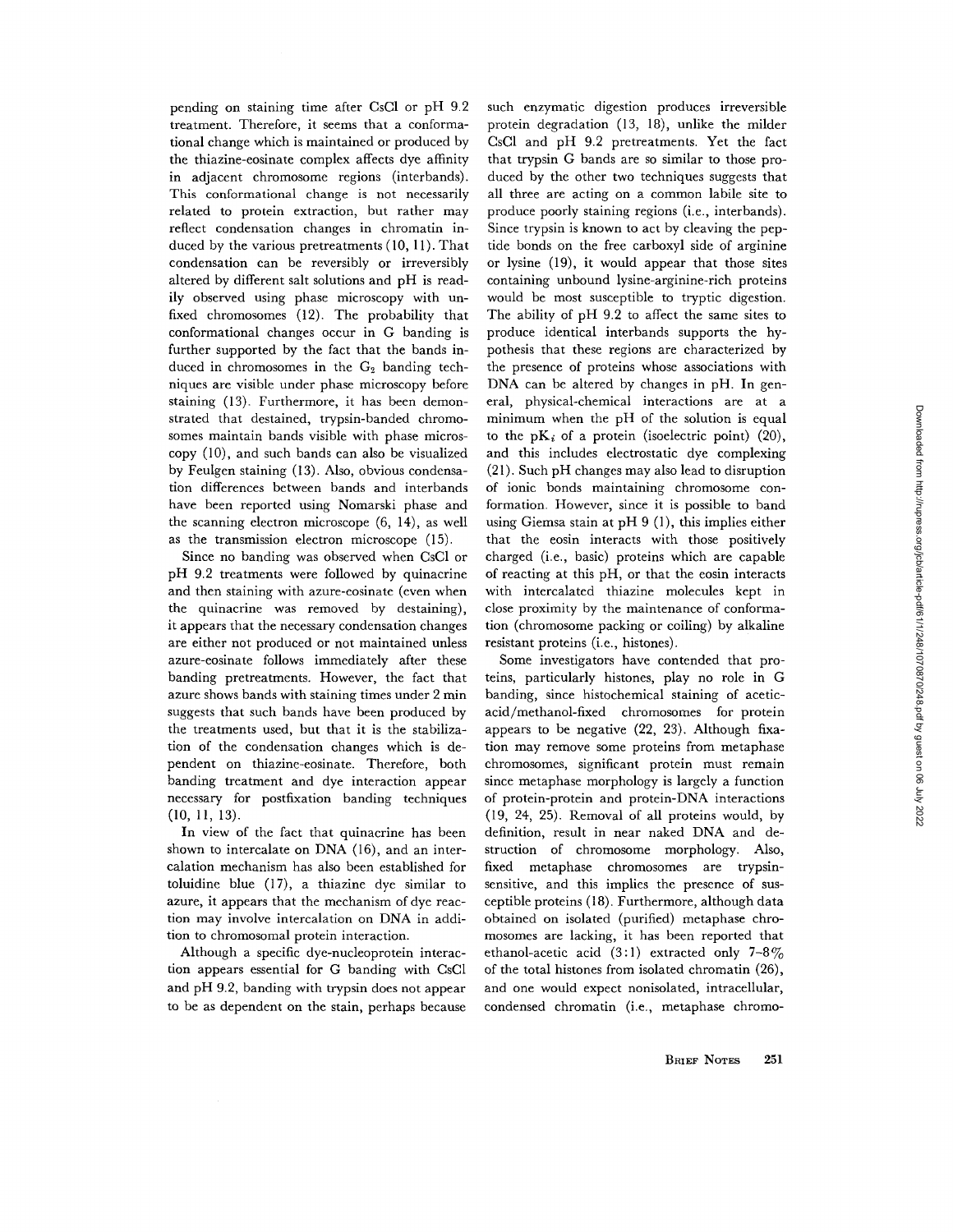somes) to be equally or more resistant. Indeed, the persistence of histones following acetic acidmethanol fixation has been demonstrated using radioisotope labeling (27) and even localized on metaphase chromosomes using histone antibody (28).

These findings with pH 9.2 and trypsin implicate alteration of DNA-histone associations as a major factor in the nucleoprotein modifications which form the basis of Giemsa bands (13). This possibility is supported by studies on purified chromatin which suggest that DNA is composed of regions which differ in efficiency of histone binding, and that regions characterized by the most efficient binding are maximally resistant to thermal denaturation as well as nuclease attack (29). This hypothesis is not negated by the fact that attempted histone extractions with HC1 after acetic acid-methanol fixation do not interfere with G banding (22, 23), since the efficacy of such extractions in this *in situ* system is questionable (3, 13, 30). The fact that CsC1 also produced such bands suggests that cesium interacts maximally with regions where protein binding is least efficient, resulting directly or indirectly in inhibition of dye molecule attachment, and this produces an interband. Since the bright bands produced by quinacrine fluorescence have been shown to be composed of uninterrupted long sequence A-T (16, 31), the fact that these correspond to Giemsa dark bands suggests that A-T bases are more efficient at binding histone than are G-C bases. This base-related difference in protein binding could explain the apparent base-related banding pattern observed with Giemsa banding techniques, and its similarity to quinacrine fluorescence, where histone associations have also been shown to be a contributing factor (32).

### SUMMARY

Chromosome preparations from human peripheral blood prepared by standard techniques were subjected to a variety of treatments and stains to elucidate the role of the Giemsa stain in G banding. Thiazine-eosinate, a component of Giemsa and other stains that produce G bands, was found to be directly and uniquely related to formation and maintenance of G bands produced by CsC1 and pH 9.2 treatments. The mechanism appears to involve formation of a thiazine-eosinate nucleoprotein complex which augments chromosomal condensation changes produced by these two banding pretreatments. This study supports the hypothesis that Giemsa banding is related to alterations in DNA-protein associations and is not dependent on DNA strandedness or extraction.

This study was supported by a grant from the Wisconsin Division of Health. The results were reported at the l lth Annual Somatic Cell Genetics Conference in Sarasota, Florida, January 10, 1973. *Received for publication 20 August 1973, and in revised form 26 December 1973.* 

#### REFERENCES

- 1. PATIL, S. R., S. MERRICK, and H. A. LUBS. 1971. Identification of each human chromosome with a modified Giemsa stain. *Science (Wash. D. C.).* 173:821.
- 2. WANG, H. C., and S. FEDEROFF. 1972. Banding in human chromosomes treated with trypsin. *Nat. New Biol.* 235:52.
- 3. CHUPREVIGH, T. W., L. F. NIEISNER, S. L. INHORN, and A. INDRIKSONS. 1973. Chromosomal protein and C-banding. *Lancet.* 1:1453.
- 4. MEISNER, L. F., T. W. CHUPREVICH, and S. L. INHORN. 1973. Nucleotide specificity of Giemsa banding. *Lancet.* 2:94.
- 5. COMINGS, D. E., E. AVELINO, T. A. OKADA, and H. E. WVANDT. 1973. The mechanism of C- and G-handing of chromosomes. *Exp. Cell Res.* 77:469.
- 6. LINDEN, A. G, J. M. VAN DER, and P. L. PEARson. 1973. Scanning electron microscopy of differentially stained human chromosomes. *Genetics.* 74(Suppl.):159s. (Abstr.).
- 7. MOORHEAD, P. S., P. C. NOWELL, W. J. MELL-MAN, D. M. BATIPPS, and D. A. HUNOERFORD. 1960. Chromosome preparations from leukocytes cultured from human peripheral blood. *Exp. Cell Res.* 20:616.
- 8. MEISNER, L. F., T. W. CHUPREVIGH, C. B. JOHNSON, S. L. INHORN, and J. J. CARTER. 1973. Banding of human chromosomes with caesium chloride. *Lancet.* 1:100.
- 9. MEISNER, L. F., T. W. CHUPREVICH, G. G. PETERSON, S. L. INHORN, and A. INDRIKSONS. 1973. Microanalysis of chromosomes with X-ray energy dispersion. *Lancet.* 2:561.
- 10. SCHUH, B. E., B. R. KORF, and M. J. SALWEN. 1973. The role of Giemsa in eliciting chromosome bands. *Am. J. Hum. Genet.* 25:68 a. (Abstr.).
- 11. KORF, B. R., B. E. SCHUH, and M. J. SALWEN. 1973. The role of trypsin in the pretreatment of chromosomes for Giemsa banding. *Am. J. Hum. Genet.* 25:42 a. (Abstr.).

**252** BRIEF NOTES